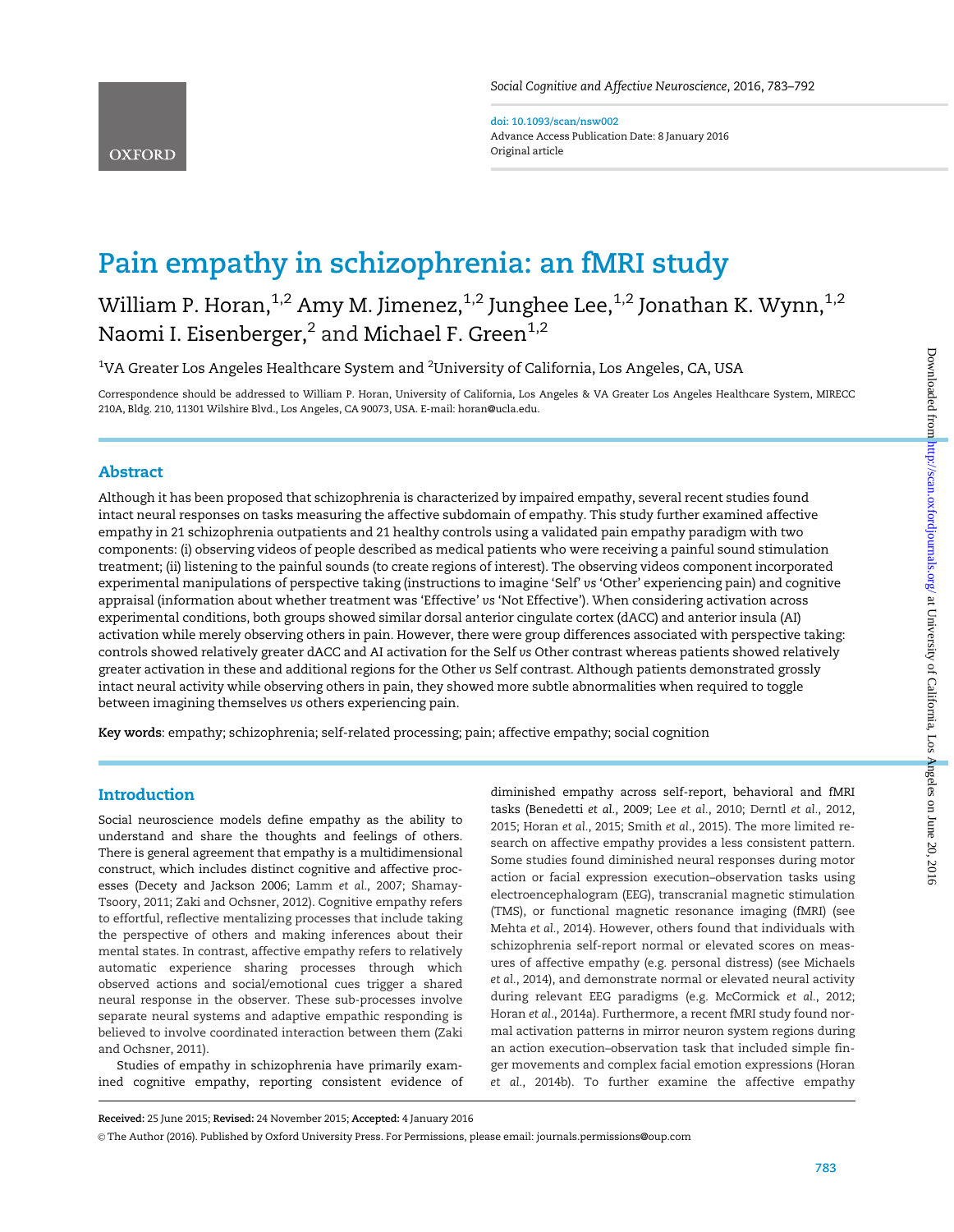subdomain, the current fMRI study focuses on pain empathy, a topic that has been extensively studied in healthy individuals but rarely considered in schizophrenia.

# Empathy for physical pain

Pain empathy fMRI paradigms typically examine neural responses during the first hand experience of pain (e.g. painful shock or auditory stimulation) and while exposed to stimuli depicting or indicating that other people are in pain. With remarkable consistency in over 30 studies, an overlapping set of brain regions activate while processing both self- and other-related pain (Lamm et al., 2011). This includes a core network comprised of dorsal anterior cingulate cortex (dACC) and bilateral anterior insula (AI), which are involved in the affective and motivational aspects of processing of pain. This overlapping neural coding of the motivational-affective dimension of pain has been taken as evidence that 'shared representations' between self and other are central to affective sharing and empathy.

Although shared representations are fundamental to affective empathy, a complete overlap between one's own pain and the pain of others would lead to overwhelming personal distress and actually hamper our ability to respond empathically (Decety and Lamm, 2006). In fact, a number of cognitive, emotional and social factors have been found to modulate our responses to the pain of others, ranging from personal characteristics (trait empathy, alexithymia), mood state, perceived fairness and in-group vs out-group status (Bernhardt and Singer, 2012; Bufalari and Ionta, 2013). The current study focuses on two such modulators, perspective taking and contextual appraisals, which have been found to impact activation patterns during pain empathy tasks.

Regarding perspective taking, adaptive empathic responding requires the ability to toggle back and forth between considering one's own perspective vs another person's perspective. This process has been manipulated in fMRI studies that instructed participants to imagine how another person would feel and how you would feel while viewing stimuli depicting others experiencing pain. Considerable social psychology research has examined the emotional and motivational consequences of perspective taking (Underwood and Moore, 1982; Batson et al., 1987, 1997; Batson, 2009). Focusing on another person's feelings (imagine other) while viewing them in pain typically evokes empathic concern, an other-oriented response that is congruent with the perceived suffering of the person in need. In contrast, explicitly putting yourself in the shoes of the person in pain (imagine self) leads to both empathic concern and personal distress (a self-oriented aversive response). The capacity to consider another's pain, while maintaining a boundary from the personal distress associated with one's own pain, is thought to facilitate adaptive, prosocial responding to others in need of assistance. Consistent with these findings, viewing others in pain while imagining self has been found to elicit greater activation than imagining other in dACC and AI, as well as somatosensory cortex, the posterior part of the dACC, and the middle insula (Jackson et al., 2006; Lamm et al., 2007).

Regarding contextual appraisals, the ability to flexibly re-appraise a situation is critical for regulating one's own emotions in order to adaptively respond to others who are experiencing distress (Ochsner and Gross, 2005; Buhle et al., 2014). fMRI studies indicate that regions such as the dACC and prefrontal cortical regions are sensitive to experimental manipulations of contextual appraisals. For example, in a study by Lamm et al. (2007), participants viewed videos of patients receiving a painful

medical procedure, and contextual appraisals were manipulated by providing information about whether treatment was ultimately effective or not effective for each patient. Activity in the dACC was lower while viewing patients for whom the treatment was effective, suggesting that participants' down-regulated their affective responses when they knew that the painful treatment had a beneficial effect. In summary, merely observing others in pain activates regions of the dACC and AI that are also activated during the first hand experience of pain, though activation levels in these regions can be modulated by perspective taking and contextual appraisal manipulations.

#### Pain empathy in schizophrenia

Despite the well-developed literature on pain empathy, only a few studies have considered this construct in schizophrenia. Behaviorally, individuals with schizophrenia show diminished ability to recognize painful expressions in others (see Wojakiewicz et al., 2013). One study used an event-related potential (ERP) pain empathy paradigm and found that while patients showed generally smaller early ERP components (N110, P180, N240; thought to reflect affect sharing) than controls while viewing pictures of hands in painful or non-painful situations, there were no significant interactions of group by stimulus type, suggesting sensitivity to pain-relevant stimuli was not different (Corbera et al., 2014).

In this study, an adapted version of the pain empathy task developed by Lamm et al. (2007) was administered to individuals with schizophrenia and healthy controls. The paradigm allowed us to examine neural activity in experienced vs observed pain, as well as the modulatory influences of perspective taking and contextual appraisals. Based on the meta-analysis by Lamm et al. (2011), we focused on the dACC and AI in this first study fMRI study of pain empathy in schizophrenia. Based on our recent finding that patients showed similar neural activation to controls during execution and observation of facial expressions, we predicted that both groups would show comparable overall activation in the dACC and AI during the observation of pain in others. However, evidence of impaired self-other discrimination and emotion regulation in schizophrenia (Brunet-Gouet and Decety, 2006; Harvey et al., 2011; Horan et al., 2013; O'Driscoll et al., 2014) led us to predict that patients would show diminished modulation of neural activity by the perspective taking (i.e. dACC and AI activation would be greater for the Self vs Other conditions in controls but not in patients) and contextual modulation (i.e. dACC and AI activation would be greater for the Not effective vs Effective conditions in controls but not in patients) task manipulations.

# Materials and methods

#### Participants

Twenty-one outpatients meeting DSM-IV criteria for schizophrenia and 21 healthy controls participated. Patients were medicated at clinically determined dosages. Controls were recruited through flyers and website postings, and exclusion criteria included: (i) history of psychotic disorder, bipolar disorder, recurrent depression, dysthymia or substance dependence disorder; (ii) avoidant, paranoid, schizoid or schizotypal personality disorders; (iii) history of loss of consciousness >1 h and (iv) schizophrenia or other psychotic disorder in a first-degree relative. Inclusion criteria for both groups included: (i) 18–60 years of age, (ii) no current substance use disorder, (iii) no identifiable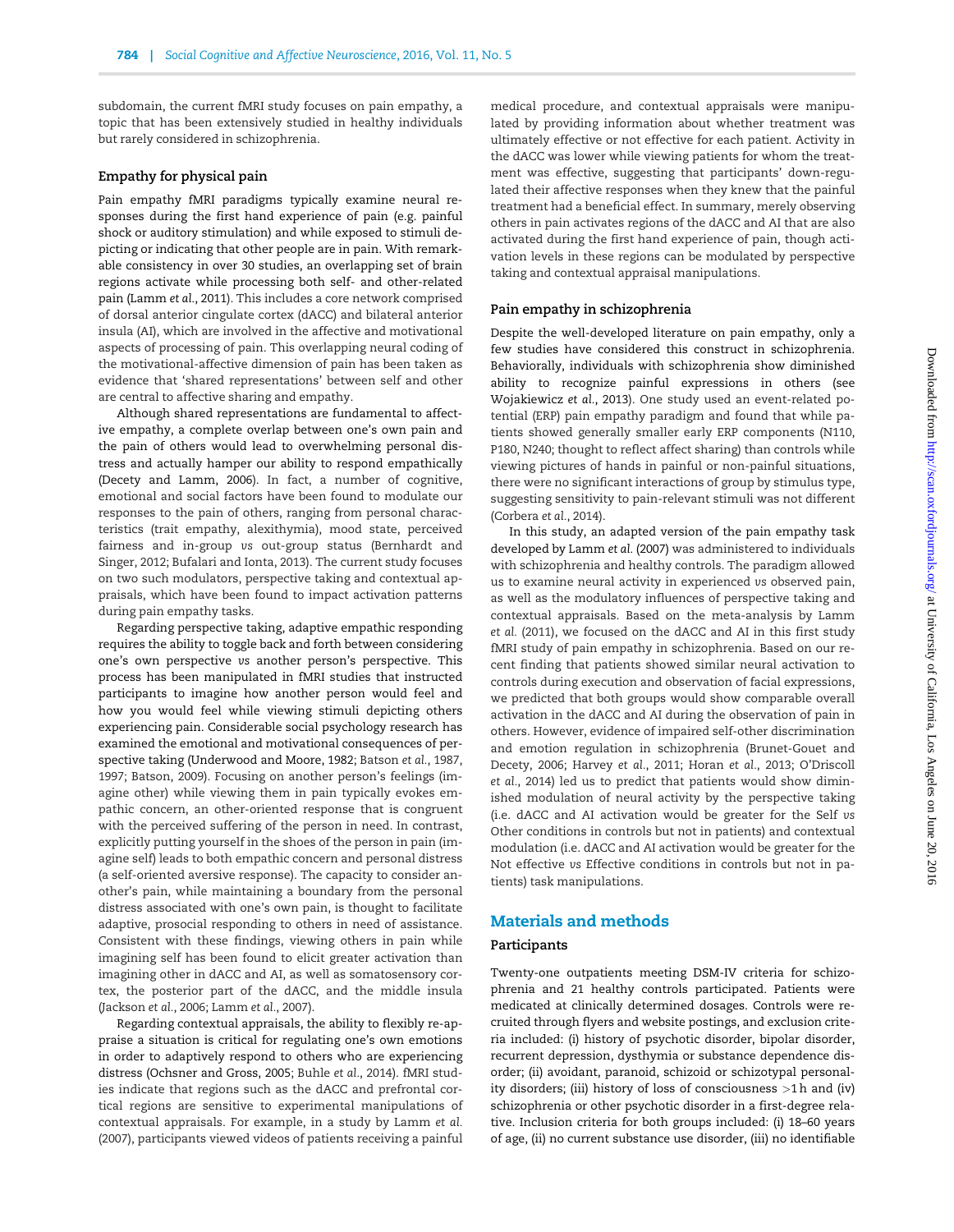

Fig. 1. Sample frames from a video clip showing the transition from a neutral to painful facial expression triggered by the presentation of a noxious tone.

neurological disorder and (iv) sufficient English fluency. All participants provided written informed consent to participate. Additional information about recruitment, assessments and exclusion criteria are in the supplement.

### Clinical measures

Clinical symptoms were assessed using the expanded Brief Psychiatric Rating Scale (BPRS) (Overall and Gorham, 1962; Lukoff et al., 1986; Kopelowicz et al., 2008). The BPRS total score as well as BPRS mean subscales for positive symptoms and negative symptoms were used to characterize the patient sample.

#### Activation paradigm

Stimuli. Two types of stimuli, aversive tones and video clips showing individuals listening to these tones, were used. These stimuli were developed and validated in healthy individuals in two behavioral experiments by Lamm et al. (2007). Twenty-four aversive 2s tones were composed by mixing three highly dissonant tone pairs in a frequency range from 1300 to 11 000 Hz (to minimize interference with MR gradient noise).

Eighty 3.5 s video clips (without sound) showed the faces of 24 individuals (12 male and 12 female experienced actors) listening to the sounds (Figure 1). Each video displayed a frontal view of the individual's whole head and parts of the shoulders. In order to imply that videos had been taken in a hospital environment, videos were taken against a light blue background curtain (as used in hospitals), and targets were wearing a white medical blouse and audiometric headphones. Each video began with the individual displaying a neutral face (500 ms) that transitioned to a facial expression of strong pain (3 s) in reaction to the sounds.

Procedure. The paradigm was described to all participants using a standardized audio-visual presentation procedure. Participants were informed that they would watch video clips of patients experiencing painful auditory stimulation due to a new experimental medical treatment. They were told that the patients were suffering from a neurological disease (Tinnitus aurium) that had been treated using the new therapy that required repeated stimulation by certain tones, resulting in great pain. A sample of the sounds was played, pointing out that the pain experienced by patients was considerably stronger due to their neurological illness. Participants were also told that since this was a new therapy, some of the patients benefited from it whereas others did not (further information about instructions and training procedures is provided in the Supplementary material).

Tone task. In the first functional run, the aversive tones were used to localize the neural network activated by first-hand experience of painful auditory stimulation. Aversive tones were presented in 6 On and 7 Off epochs. After each On epoch, participants had to evaluate the intensity of the pain evoked by the sounds. Each On block consisted of three consecutively presented 2 s tones (no inter-tone time gap) followed immediately by a screen (presented for 4 s) informing subjects to make their pain rating using a 1 (not at all painful) to 4 (extremely painful) rating scale. Each Off block consisted of a 6 s rest period (blank screen). MR-compatible headphones were used to present auditory stimuli at  $\sim$ 95 dB.

Empathy task. The empathy task had two conditions that were crossed in a  $2 \times 2$  design. One condition was 'perspective' in which participants were instructed to watch the video clips either imagining how they themselves would feel if they were receiving the treatment or imaging how the patients in the clips were feeling while receiving the treatment. The other condition was 'effectiveness' in which subjects were told that the experimental treatment was either effective or not. After watching the videos, participants made a series of pain ratings with a button box ranging from 1 (not painful at all) to 4 (extremely painful).

Several modifications were made to simplify the original Lamm et al. (2007) task design for use with schizophrenia patients, including eliminating the need to rapidly shift between perspectives within a functional run, providing more frequent instruction screens to minimize memory demands, and lengthening the time periods used for making pain ratings. The task was administered in four functional runs; two from the Self perspective and two from the Other perspective. We decided to use a fixed order starting with Self, which we consider an easier task. We then alternated between perspectives (i.e., Self, Other, Self, Other). Within each run, blocks of videos showing patients for whom treatment was Effective or Not effective were presented in a mixed, unpredictable order (using the same order across subjects).<sup>1</sup>

<sup>1</sup> Order effects for runs 1 vs 3 (the Self Runs) and runs 2 vs 4 (the Other runs) were examined using separate 2 (group) by 2 (run) repeatedmeasures ANOVA's for the Self and Other runs. The dependent variable was the extracted beta values from the dACC and AI collapsed across the Effective and Not effective blocks for each run. There were no significant group, run, or interaction effects, indicating that activation levels did not systematically differ by whether they occurred early or late in the task.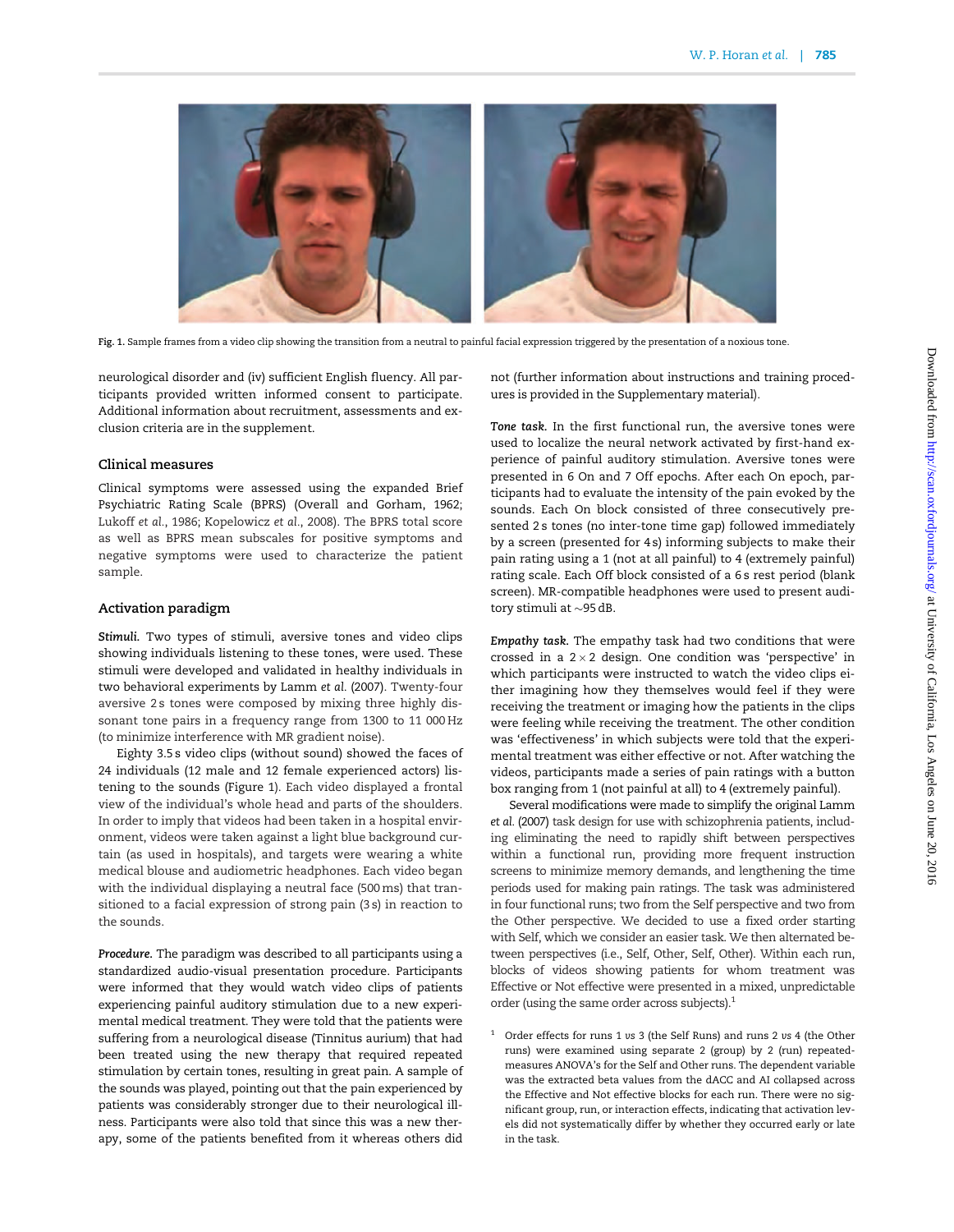Within each run, a mixed blocked/event-related presentation mode was used. At the beginning of each run, participants were informed verbally and visually whether they were to make the ratings from the Self or Other Perspective. Each run included five 44 s blocks that each contained four videos (trials). At the beginning of each block, a 6s instruction screen indicated whether the treatment was Effective or Not effective; the screen also repeated whether ratings were to be made from the Self or Other perspective. A centered fixation dot was presented during the inter-trial intervals (ITIs). Mean ITI duration was 4 s (range 3 – 5 s), and ITIs were randomly jittered to reduce stimulus predictability and to allow efficient event-related signal estimation (Donaldson and Buckner, 2001). Fixation was followed by a 2 s instruction screen that reminded participants of the perspective and effectiveness condition. After the last trial of each block, a 6 s instruction screen informed participants to make a pain intensity rating for the last video in the block, considering information about both perspective and effectiveness. The five blocks were interspersed among six 12 s rest periods (blank screen).

Across the four functional runs, participants viewed 80 videos, with equal numbers of male and female patient videos, equal mean pain ratings and standard deviations based on data from the original validation study, and identical ITI distributions. Visual stimuli were timed and presented with Presentation software (Neurobehavioral Systems, Albany, CA) through magnet-compatible LCD goggles. At the conclusion of the tasks participants were debriefed.

MRI data acquisition & processing. Images were acquired on a Siemens 3T (Erlangen, Germany) Trio MRI scanner. Image preprocessing and data analysis were performed with FMRI Software Library (FSL; (Smith et al., 2004). To facilitate multisubject analyses, statistical images created for each subject were normalized to standard Montreal Neurological Institute (MNI) space using a 12-parameter linear affine transformation. Specific details of image acquisition, processing, and analysis can be found in the Supplementary material.

fMRI analyses. We used regions of interest (ROI) analyses, focusing on dACC and bilateral AI, to examine neural activation during the empathy task. The ROIs were based on data from the tone task, which assessed the direct, first-hand experience of pain while listening to aversive tones. To create the ROIs, we first examined activation during the painful tones in the combined sample of patients and controls at a threshold of  $Z = 1.9$ (uncorrected). We chose to define the ROI's based on data from the combined sample of patients and controls to minimize any bias that would be associated with potential group differences in activation and that could confound direct between-group comparisons. This functional activation map was then anatomically constrained using two masks based on templates from the Harvard–Oxford cortical atlas tool in FSL. For the dACC, the atlas includes a template for the anterior region of the cingulate cortex. For the bilateral AI, the insula template from the atlas was divided at its midpoint  $(y = 0)$ , which corresponds roughly to the boundary between the dysgranular and granular sectors (Ongür et al., 2003; Bonthius et al., 2005). This process generated a priori, functionally coherent, anatomically constrained, and unbiased ROIs based on the current sample, which are described further and displayed below in section fMRI tone task.

Two primary sets of ROI analyses for the empathy task, modeled on the approach used by Lamm et al (2007), were conducted. For these analyses, mean beta values were extracted from each of the ROIs, and analyzed using the SPSS software package (with a threshold of  $P < 0.05$ ). First, we evaluated between group differences in activation collapsed across all of the experimental factors for the two ROIs. Second, we conducted separate group X Perspective (Self, Other) X Effectiveness (Effective, Not Effective) Repeated-Measures analysis of variances (ANOVAs) for the two ROIs. These analyses address whether the groups differ in activation associated with the experimental perspective and effectiveness manipulations (i.e., Self/Effective, Self/Not Effective, Other/ Effective, Other/Not Effective).

The ROI analyses were followed up with secondary whole brain analyses of the empathy task to more fully explore between-group and group X condition differences. To characterize neural activation in each group separately and to directly compare patients to controls for each contrast of interest in the whole brain analysis, a mixed-effects model (FLAME stage 1) (Beckmann et al., 2003; Woolrich et al., 2004) was performed. Resulting activation maps were thresholded at  $P < 0.05$  with an extent threshold of 36 contiguous voxels, corresponding to a false-positive discovery rate of < 5% across the whole brain as estimated by Monte Carlo simulation (10 000 simulations) (Slotnick et al., 2003).

## Results

#### Descriptive information

The groups did not significantly differ in sex, age or ethnicity (Table 1). Patients had lower personal education levels than controls but the groups did not differ in parental education. The schizophrenia group had a typical age of onset, was chronically ill, and showed mild to moderate levels of clinical symptoms at the time of testing. Correlational analyses within the patient group indicated that symptom levels, chlorpromazine

|                            | Schizophrenia   | Controls   | Statistic                         |
|----------------------------|-----------------|------------|-----------------------------------|
| Sex (% male)               | 71.4%           | 66.7%      | $X^2(1,42)=0.11$                  |
| Age (s.d.)                 | 48.2 (10.4)     | 46.5 (7.1) | $t(40) = 0.63$                    |
| Ethnicity                  |                 |            | $X^2$ (4,42) = 1.53               |
| Hispanic                   | 23.8%           | 9.5%       |                                   |
| Not Hispanic               | 76.2%           | 90.5%      |                                   |
| Race                       |                 |            | $X^2(4, 42) = 1.61$               |
| African American           | 42.9%           | 33.3%      |                                   |
| White                      | 21.4%           | 66.7%      |                                   |
| Asian                      | 4.8%            |            |                                   |
| Marital status             |                 |            |                                   |
| Never married              | 65.2%           | 34.8%      | $X^2$ (2,58) = 4.73 <sup>**</sup> |
| Currently married          | 8.7%            | 26.1%      |                                   |
| Ever married               | 26.1%           | 39.1%      |                                   |
| Education (s.d.)           | 13.3 (1.6)      | 15.1 (1.6) | $t(40) = -3.63***$                |
| Parental education (s.d.)  | 13.2(3.7)       | 14.8 (3.0) | $t(40) = 1.46$                    |
| Handedness (% right)       | 90.5%           | 85.7%      | $X^2(1,42)=0.23$                  |
| Age of onset (s.d.)        | 22.1(4.8)       |            |                                   |
| Duration of illness (s.d.) | 26.1 (12.2)     |            |                                   |
| Chlorpromazine             | 282.51 (162.49) |            |                                   |
| equivalent                 |                 |            |                                   |
| units (s.d.)               |                 |            |                                   |
| <b>BPRS</b>                |                 |            |                                   |
| Positive symptoms (s.d.)   | 1.5(0.5)        |            |                                   |
| Negative symptoms (s.d.)   | 1.6(0.8)        |            |                                   |
| Total (s.d.)               | 33.8 (6.5)      |            |                                   |

Notes: \*\*P < 0.01; \*\*\*P < 0.001. Chlorpromazine equivalent units based on the procedures described by Andreasen et al. (2010).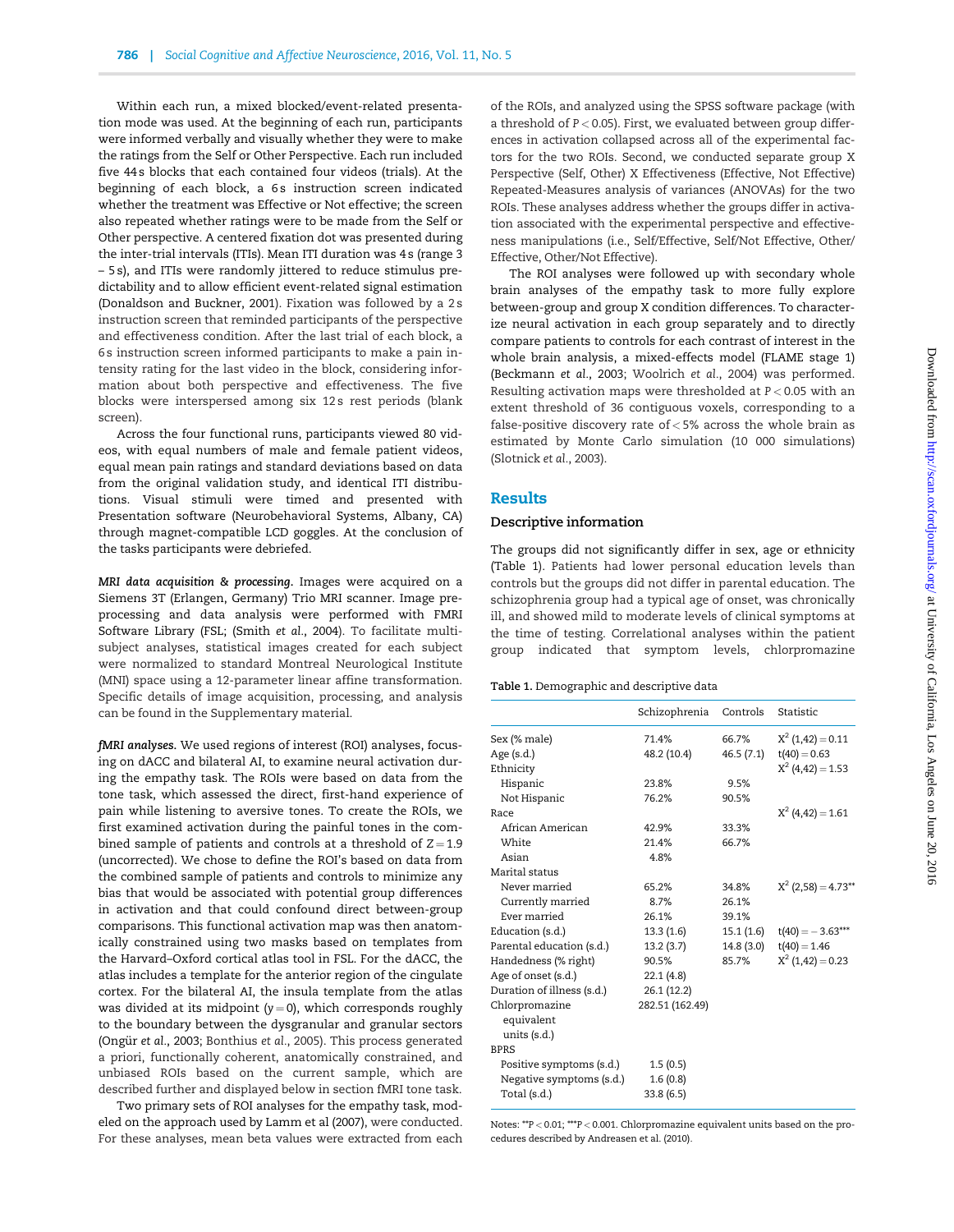equivalent units, age of onset and duration of illness were not significantly associated with pain ratings or fMRI activation levels.

## Behavioral data

Tone task. During the tone task, pain ratings for the aversive sounds were significantly higher in the schizophrenia group  $(M = 2.3; SE = 0.35)$  than the control group  $(M = 1.6; SE = 0.20)$ ,  $t(40) = 2.67, P < 0.05.$ 

Empathy task. Since the groups differed on pain ratings during the tone task, the data were analyzed using a 2 (Perspective)  $\times$  2 (Effectiveness)  $\times$  2 (group) repeated-measured ANOVA with localizer task pain ratings included as a covariate. There was a significant Perspective  $\times$  Effectiveness Interaction, F(1,39) = 4.29,  $P < 0.05$  (Figure 2). Follow-up tests indicated that the Effective– Not effective difference score was significantly larger for the Other condition than for the Self condition,  $F(1,40) = 4.12$ , P < 0.05, although none of the simple effects (comparisons within the Perspective or Effectiveness conditions) was significant (all F's < 2.93, P's > 0.05). Aside from a trend-level Effectiveness  $\times$  Group interaction, F(1,39) = 3.12, P = 0.09, there were no other significant main or interaction effects. Thus, there was a comparable overall pattern of pain ratings across groups during the empathy task.



Fig. 2. Perspective  $\times$  Effectiveness interaction for subjective pain ratings during the empathy task. Error bars reflect standard errors. \*P < 0.05.

## fMRI tone task

Since there were significant group differences in pain ratings during the tone task, we accounted for individual differences in subjective pain ratings when creating the masks for the primary ROI analyses. Specifically, in the combined sample of patients and controls, we included the de-meaned value of each individuals' average pain rating as a regressor. The ROIs for the dACC and AI derived from the tone task are presented in Figure 3. The locations of these ROIs correspond to those previously identified during pain empathy tasks. Further, there were no significant patient vs control differences for mean beta values extracted from the dACC,  $t(40) = -0.04$ ,  $P > 0.05$ , or the AI, t(40) = -0.50, P  $> 0.05$ , indicating comparable activation levels across the groups while listening to the aversive tones.

## fMRI Empathy task: ROI analyses

Group comparisons for activation across task conditions. Between group differences in activation (extracted beta values) collapsed across all of the experimental factors was evaluated separately for the two ROIs. For the dACC, the patient  $(M = 20.01; SE = 5.14)$ and control ( $M = 18.59$ ;  $SE = 6.68$ ) groups did not significantly differ,  $t(40) = 0.50$ ,  $P > 0.05$ . Similarly, for the AI, there was not a significant difference between patients ( $M = 29.91$ ;  $SE = 4.44$ ) and controls ( $M = 30.41$ ;  $SE = 6.85$ ),  $t(40) = -0.10$ ,  $P > 0.05$ . Thus, the patient and control groups showed comparable activation in the AI and dACC while obeserving others experiencing painful auditory stimulation.

Group comparisons for task conditions. For beta values from the dACC and AI, group differences were evaluated with separate 2 (Perspective)  $\times$  2 (Effectiveness)  $\times$  2 (Group) RM-ANOVAs (summarized in Table 2). For the dACC there was one significant interaction involving Group. The significant Perspective  $\times$  Group interaction,  $F(1,40) = 7.49$ ,  $P < 0.01$ , indicated that patients showed greater relative activation for Other than Self, whereas controls showed greater relative activation for Self than Other (Figure 4a); the between-group comparison of the Self-Other difference score was significant,  $t(40) = -2.73$ ,  $P < 0.01$ , although the simple within-group and within-condition contrasts did not reach significance (all t's < 1.80, all P's > 0.05). There was also a non-significant trend level effect for Effectiveness,  $F(1,40) = 3.80$ , P < 0.10, which reflected numerically higher mean beta values for the Effective ( $M = 23.14$ ,  $SE = 3.82$ ) than the Not Effective  $(M = 16.64, SE = 4.94)$  condition.



Fig. 3. Locations of the regions of Interest  $(Z=1.9$ , uncorrected) derived from the Tone task (from both groups) for the dACC (red) (right: 8,28,34; left: -8,28,36) and AI (blue) (right: 38,26,4; left: 34,20,4). Each ROI is shown centered on coordinates listed in MNI standard space.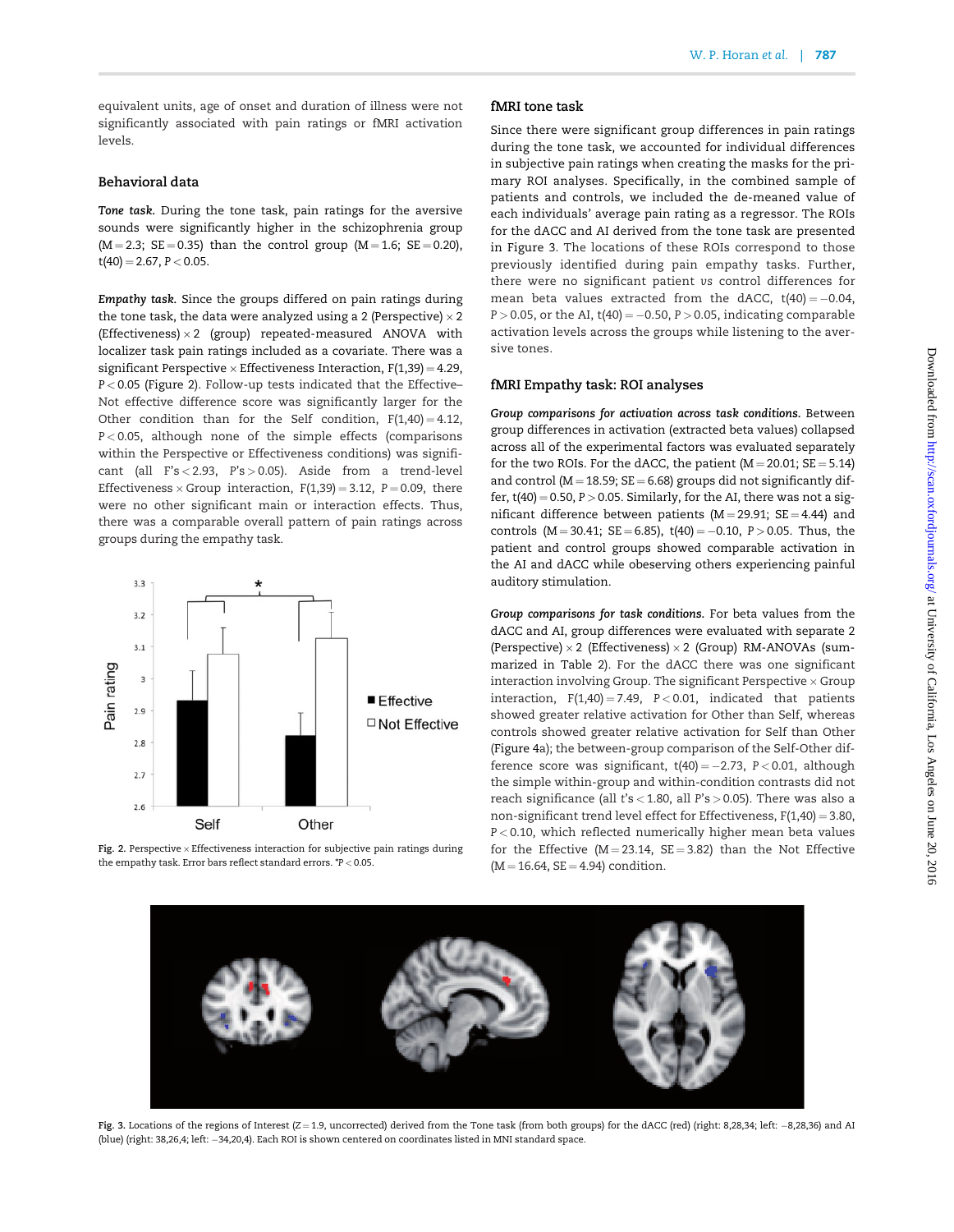Dorsal anterior cingulate F value AI F value Perspective 0.07 0.03 Perspective  $\times$  Group 7.49\*\* 4.50\* Outcome  $3.80 +$  2.78  $Outcome \times Group$  1.03 1.13 Perspective  $\times$  Outcome 0.52 0.15 Perspective  $\times$  Outcome  $\times$  Group 0.03 0.41

Table 2. Results of repeated-measures ANOVA's on beta values from

Notes:  $df = 1,40; +P < 0.10; *P < 0.05; **P < 0.01$ .

the dACC and AI during the fMRI empathy task

Panel a: Significant Group X Perspective interaction effect for the dorsal anterior cinqulate cortex.



Panel b: Significant Group X Perspective interaction effect for the anterior insula.



Fig. 4. Results of repeated-measures ANOVA's on beta values from the dACC and AI for the Self and Other conditions during the fMRI empathy task. Error bars reflect standard errors. \*P < 0.05. \*\*P < 0.01. Panel a: Significant  $Group \times Perspective$  interaction effect for the dACC. Panel b: Significant Group  $\times$  Perspective interaction effect for the AI.

For AI, there was also a significant Perspective  $\times$  Group interaction,  $F(1,40) = 4.50$ ,  $P < 0.05$ . The interaction indicated that patients showed greater relative activation for Other than Self whereas controls showed greater relative activation for Self than Other (Figure 4b). The between-group comparison of the Self-Other difference score was significant,  $t(40) = -2.12$ , P < 0.05, although the simple within-group and within-condition contrasts did not reach significance (all t's < 1.65, all P's > 0.05). Thus, controls and patients showed opposing patterns of activation for self- vs other-related processing across both ROIs.

#### Empathy task whole brain analyses

Secondary whole brain analyses were performed to examine the key contrasts of interest (i) within each group separately and (ii) in direct comparisons of the two groups (i.e. main effect of condition within each group, and condition  $\times$  group interactions). The first set of analyses focused on the Perspective condition: Self minus Other, Other minus Self contrasts. The second set of analyses focused on the Effectiveness condition: Effective minus Not Effective, Not Effective minus Effective contrasts. Select results are summarized here and the full results are presented in Supplementary Table S1.

For Perspective, consistent with the ROI analyses, controls showed greater relative activation for the Self condition, whereas patients showed greater relative activation in the Other condition. In particular, for the Self minus Other contrast, controls showed activation in the posterior cingulate and precuneus, patients showed no activation for this contrast, and direct between-group comparisons indicated that controls showed greater activation than patients in posterior cingulate and precuneus. For the Other minus Self contrast, controls showed no regions of significant activation and patients showed activation in right orbitofrontal cortex, frontal pole, inferior frontal gyrus, bilateral pre- and post-central gyrus, middle cingulate/juxtapositional lobule and left insula/central operculum. Direct between-group comparisons indicated that patients showed greater activation than controls in bilateral frontal pole (Supplementary Figure S1).

For Effectiveness, the Effective minus Not Effective contrast indicated that controls showed significant activation in the right frontal lobe (frontal pole, orbitofrontal cortex), right anterior cingulate/ paracingulate gyri and right AI. Patients showed activation for this contrast in midfrontal gyri. Direct betweengroup comparisons indicated that controls showed greater activation than patients in anterior cingulate/paracingulate gyri, while patients showed no areas of greater activation than controls. For the Not Effective minus Effective contrast, patients showed significant activation in the right frontal pole, though direct between-group comparisons did not reveal significant activation in this area (Supplementary Figures S2 and S3).

# **Discussion**

When considering activation across all conditions, controls and patients showed generally comparable overall activation in dACC and AI while viewing others in pain. However, when considering the modulatory impact of perspective taking, the groups showed different activation patterns. Controls showed a typical pattern of relatively increased dACC and AI activation for self- vs other-related processing, whereas patients showed the opposite pattern. Thus, although the patients demonstrated grossly intact neural sensitivity while observing others in pain, they showed subtler neural response abnormalities when toggling between imagining themselves vs others experiencing pain.

#### Behavioral responses

Patients reported significantly higher pain ratings to the noxious tones than controls during the localizer task, i.e. direct experience of pain. The ratings in both groups were somewhat lower than those found in the original Lamm et al. (2007) study using an undergraduate sample. These lower ratings could reflect differences in how we conducted pre-scanning training in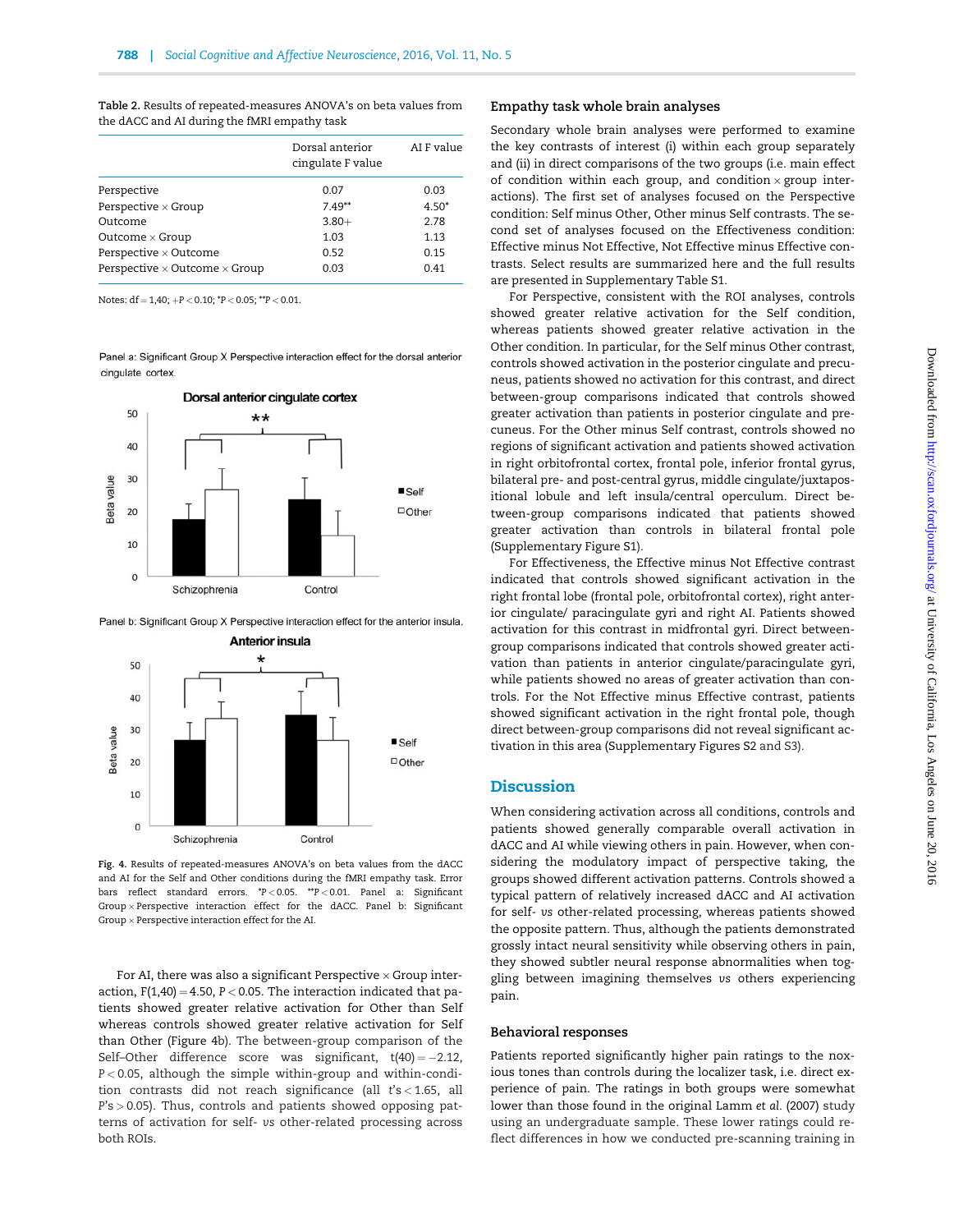that we used a relatively extensive training procedure to ensure that the participants fully understood the task. Speculatively, this different procedure may have resulted in habituation of controls' pain ratings while in the scanner (Ernst et al., 1986; Jempa et al., 2014).

During the video viewing task, pain ratings were sensitive to both the Perspective and Effectiveness manipulations across both groups. As in Lamm et al. (2007) pain ratings were generally higher for the Not Effective vs Effective condition, though this effect was stronger when imagining another vs oneself experiencing pain. Notably, the pattern of pain ratings did not significantly differ between the patient and control groups. Although some prior studies suggest that schizophrenia is associated with elevated physical pain thresholds (see Wojakiewicz et al., 2013), we found no such evidence.

#### Direct vs observed experience of pain

By directly exposing participants to noxious tone stimuli, we could examine the correspondence between dACC and AI with the first-hand experience of pain vs merely observing others in pain. Both groups showed significant bilateral activation in ROIdefined dACC and AI regions while observing others in pain, which converges with a large body of research demonstrating a key role for these regions in the affective component of pain processing (Lamm et al., 2011). Overall activation levels did not significantly differ between groups for either ROI, suggesting that the schizophrenia groups' neural responses were grossly intact while observing others experiencing physical pain.

The schizophrenia patients' intact overall dACC and AI activation converges with several recent studies examining the affective subdomain of empathy (see Green et al., 2015). The only prior pain empathy study found that patients showed normal sensitivity to pictures depicting body parts in painful vs nonpainful positions for early ERP components, which was interpreted as reflecting intact affective empathy (Corbera et al., 2014). Similarly, other studies have reported intact neural activity using tasks intended to measure mirror neuron system functioning using fMRI (Horan et al., 2014b) and EEG (Horan et al, 2014a). Other EEG studies also report largely normal or even hyper-active responses on such tasks in schizophrenia, though some fMRI, EEG and TMS studies have reported hypoactivation (see Mehta et al., 2014). Overall, the emerging literature suggests that affective empathy may be relatively well preserved as compared to the consistent, large impairments seen on measures of cognitive empathy, other social cognitive processes (e.g. facial affect identification), and real world community social functioning (Bellack et al., 2007; Savla et al., 2012; Horan et al., 2015).

## Aberrant modulation by perspective taking

Although the patients' overall neural sensitivity to observing others in pain appeared grossly intact, subtler abnormalities were detected when considering the impact of perspective taking instructions. Consistent with prior findings, controls demonstrated relatively greater dACC and AI activation when instructed to image oneself vs another experiencing pain (Jackson et al., 2006; Lamm et al., 2007). Further, whole brain analyses indicated greater self-related activation in controls in the posterior cingulate and precuneus, regions strongly implicated in self-related processing (Northoff et al., 2006). In stark contrast, patients showed relatively greater dACC and AI activation for the imagine Other vs Self contrast. The whole brain analyses revealed greater activation for this contrast in affective and

somatosensory-motor regions of the pain matrix that are typically more strongly activated during first-hand experience of pain vs vicarious processing of others' pain, as well as frontal regions associated with higher level cognitive and emotional functions (Bludau et al., 2014). Thus, the patients failed to show a typical pattern of self-relevant pain processing and instead appear to process other-related stimuli in a manner more closely associated with how self-relevant stimuli are typically processed.

This disturbance in self vs other related processing converges with behavioral and neuroimaging evidence that individuals with schizophrenia fail to show preferential self-referential processing. For example, patients fail to show a typical self-referential memory bias and demonstrate disturbances in source monitoring and agency detection on behavioral tasks (Harvey et al., 2011; Maeda et al., 2012; Renes et al., 2013). There is evidence that abnormalities in the structure and function of neural regions associated with self-related processing are detectable in individuals with schizophrenia (Brunet-Gouet and Decety, 2006; Backasch et al., 2014; Liu et al., 2014; Pauly et al., 2014), as well as those at heightened genetic and clinical high-risk for psychosis (Brent et al., 2014). Considered in this context, our findings suggest that individuals with schizophrenia may actually be hypersensitive when considering pain of others. This could result in a state of empathic over-arousal that hampers their ability to adaptively respond to others' distress.

## Modulation by effectiveness

Although the effectiveness manipulation was intended to assess the impact of frontally mediated emotion regulation processes on empathic responses, it did not produce clear and consistent effects in this study. The primary ROI analyses did not demonstrate dACC or AI sensitivity to the effectiveness manipulation, and the whole brain analyses revealed activation patterns that were not fully consistent with expectations. For example, although controls activated right frontal regions in the Effective vs Not Effective contrast, which is consistent with the functions associated with these regions during emotion regulation and findings by Lamm et al., there were also unexpected activations in cingulate/paracingulate and insular sub-regions for this contrast. It is unclear why the effectiveness manipulation did not elicit the effects found by Lamm et al. The most obvious difference concerns the age of our sample, which was over 20 years older than the participants in the Lamm et al. study and the actors who portrayed the medical patients in the video stimuli. Perhaps our sample's older age impacted their understanding of the task instructions or their ability to relate to the actors' portrayals of pain.

## Conclusions and implications

The current findings suggest that a more nuanced interpretation of empathic disturbances in schizophrenia may be needed. Although individuals with schizophrenia showed relatively intact sensitivity to the pain of others, their ability to process this information in a manner that promotes adaptive responding appears to be impaired. This may be particularly true with regard to making a clear distinction between one's own suffering and that of others. In future schizophrenia research it will be useful to move beyond consideration of mean activation levels to examine potential disturbances in connectivity between neural regions associated with experience sharing and regions associated with more top-down modulatory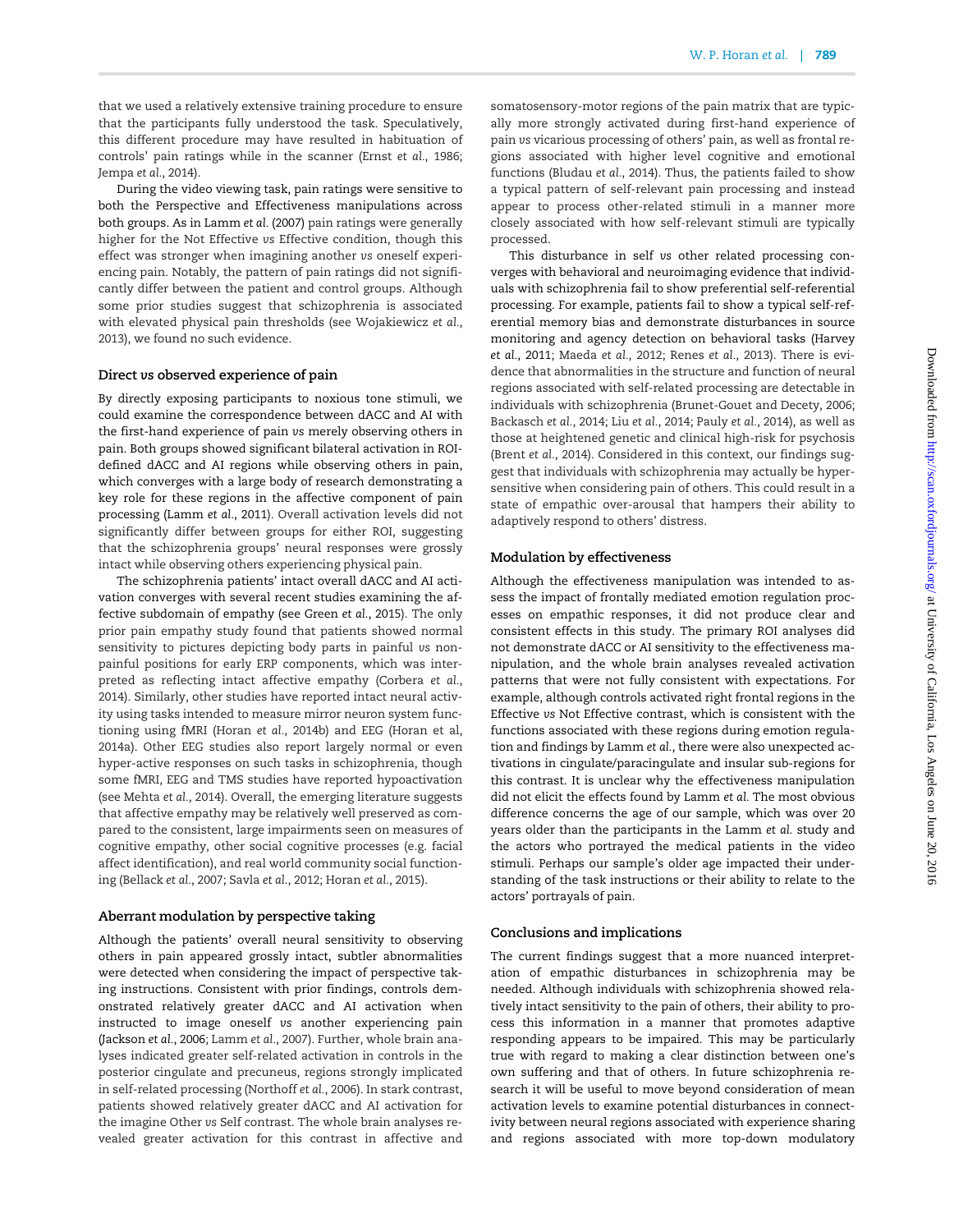influences (e.g. subregions of the prefrontal context) in empathic responding (Eack et al., 2013; Ebisch et al., 2014; Green et al., 2015).

Interpretations should be considered in the context of some limitations. First, the sample sizes were relatively small and the apparent lack of significant between-group differences in the primary ROI analyses across experimental conditions must therefore be interpreted cautiously. The sample was, however, sufficiently large to detect group differences for some of the experimental conditions and was larger than many fMRI studies reporting disturbances in social cognition in schizophrenia (e.g. Sugranyes et al., 2011; Harvey et al., 2013; Thakkar et al., 2014). Second, we modified the task to make it more appropriate for use in schizophrenia. However, these simplifications came with some methodological limitations, particularly the fact that we were unable to systematically evaluate order effects in the fMRI task. Third, we studied medicated, chronically ill patients who were clinically stable and living in the community, and it is unclear whether our findings are generalizable to other types of samples (e.g. unmedicated patients, patients with higher symptom levels).

In terms of clinical implications, our findings contribute to emerging evidence that affective empathy may be a relatively preserved aspect of social cognition in schizophrenia, reflecting a strength to build on in social cognitive interventions. This may greatly facilitate patients' efforts to relate to, and feel connected with, others in the course of rehabilitative efforts aimed at improving interpersonal communication and developing social networks. However, the current results also point to particular areas where such efforts may go awry, namely, distinguishing between one's own and others' experiences, and managing overwhelming emotions around others in distress. A number of recent studies support the possibility of enhancing social cognitive skills through psychosocial training approaches (Horan et al., 2011; Abu-Akel et al., 2014; Davis et al., 2014). The efficacy and effectiveness of these approaches may be enhanced by directly targeting higher-level perspective taking and emotion regulation skills. Interventions for these two areas have been developed for other neuropsychiatric conditions (Mackay et al., 2007; Khoury et al., 2013; Neacsiu et al., 2014), and they may be useful additions to social cognitive skills training approaches for schizophrenia.

# Acknowledgements

The authors wish to thank Jean Decety and Claus Lamm for providing the task stimuli, and Poorang Nori, Amanda Bender, Michelle Dolinsky, Crystal Gibson, Cory Tripp and Katherine Weiner for assistance in data collection.

# Funding

Support for this study came from a VA Career Development Award (William P. Horan, PhD.) and NIMH Grants MH065707 and MH43292 (Michael F. Green, PhD).

# Supplementary data

Supplementary data are available at SCAN online.

Conflict of interest. Dr Green reports having received consulting fees from AbbVie, DSP, Forum, Mnemosyne (scientific board), Takeda, Roche. He has received grant funding from Amgen and Forum. The rest of the authors report no biomedical financial interests or potential conflicts of interest.

## References

- Abu-Akel, A., Fischer-Shofty, M., Levkovitz, Y., Decety, J., Shamay-Tsoory, S. (2014). The role of oxytocin in empathy to the pain of conflictual out-group members among patients with schizophrenia. Psychological Medicine, 44, 3523–32.
- Andreasen, N.C., Pressler, M., Nopoulos, P., Miller, D., Ho, B.C. (2010). Antipsychotic dose equivalents and dose-years: a standardized method for comparing exposure to different drugs. Biological Psychiatry, 67, 255–62.
- Backasch, B., Sommer, J., Kloühn-Saghatolislam, F., Müller, M.J., Kircher, T.J., Leube, D.T. (2014). Dysconnectivity of the inferior frontal gyrus: implications an impaired self-other distinction in patients with schizophrenia. Psychiatry Research: Neuroimaging, 223, 202–9.
- Batson, C.D. (2009). Two forms of perspective taking: imagining how another feels and imagining how you would feel. In: Markman, K.D., W.M.P.K., Suhr J.A., editors. Handbook of Imagination and Mental Simulation. New York: Psychology Press, 267–79.
- Batson, C.D., Early, S., Salvarini, G. (1997). Perspectivetaking: imagining how another feels versus imagining how you would feel. Personality and Social Psychology Bulletin, 23, 751–8.
- Batson, C.D., Fultz, J., Schoenrade, P.A. (1987). Distress and empathy: two qualitatively distinct vicarious emotions with different motivational consequences. Journal of Personality, 55, 19–39.
- Beckmann, C.F., Jenkinson, M., Smith, S.M. (2003). General multilevel linear modeling for group analysis in FMRI. Neuroimage, 20, 1052–63.
- Bellack, A.S., Green, M.F., Cook, J.A., et al. (2007). Assessment of community functioning in people with schizophrenia and other severe mental illnesses: a white paper based on an NIMH-sponsored workshop. Schizophrenia Bulletin, 33, 805–22.
- Benedetti, F., Bernasconi, A., Bosia, M., et al. (2009). Functional and structural brain correlates of theory of mind and empathy deficits in schizophrenia. Schizophrenia Research, 114, 154–60.
- Bernhardt, B.C., Singer, T. (2012). The neural basis of empathy. Annual Review of Neuroscience, 35, 1–23.
- Bludau, S., Eickhoff, S.B., Mohlberg, H., et al. (2014). Cytoarchitecture, probability maps and functions of the human frontal pole. NeuroImage, 93, 260–75.
- Bonthius, D.J., Solodkin, A., Van Hoesen, G.W. (2005). Pathology of the insular cortex in Alzheimer disease depends on cortical architecture. Journal of Neuropathology and Experimental Neurology, 64, 910–22.
- Brent, B.K., Seidman, L.J., Thermenos, H.W., Holt, D.J., Keshavan, M.S. (2014). Self-disturbances as a possible premorbid indicator of schizophrenia risk: a neurodevelopmental perspective. Schizophrenia Research, 152, 73–80.
- Brunet-Gouet, E., Decety, J. (2006). Social brain dysfunctions in schizophrenia: a review of neuroimaging studies. Psychiatry Research, 148, 75–92.
- Bufalari, I., Ionta, S. (2013). The social and personality neuroscience of empathy for pain and touch. Frontiers in Human Neuroscience, 7, 393.
- Buhle, J.T., Silvers, J.A., Wager, T.D., et al. (2014). Cognitive reappraisal of emotion: a meta-analysis of human neuroimaging studies. Cerebral Cortex, 24, 2981–90.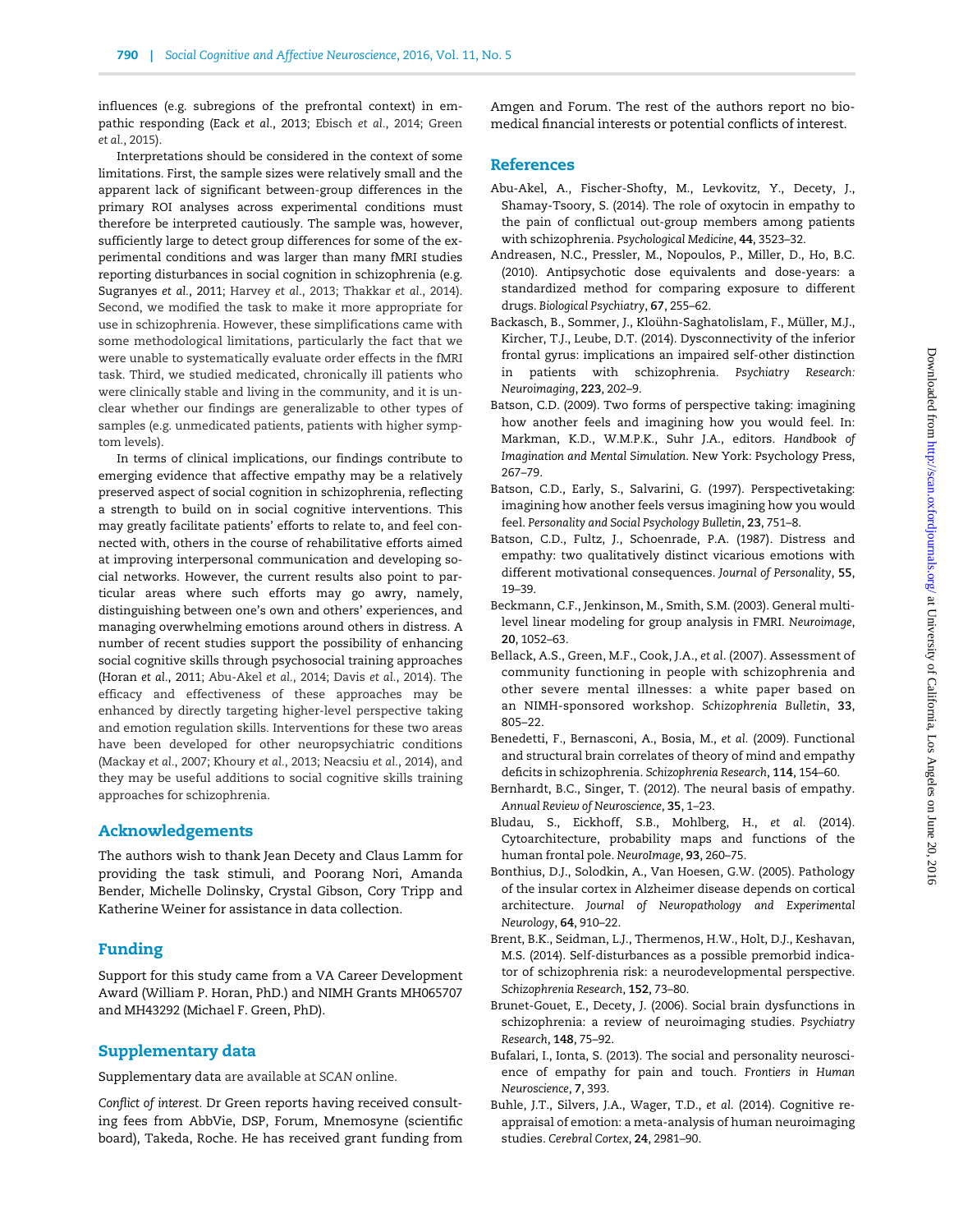- Corbera, S., Ikezawa, S., Bell, M.D., Wexler, B.E. (2014). Physiological evidence of a deficit to enhance the empathic response in schizophrenia. European Psychiatry, 29, 463–72.
- Davis, M.C., Green, M.F., Lee, J., et al. (2014). Oxytocin-augmented social cognitive skills training in schizophrenia. Neuropsychopharmacology, 39, 2070–7.
- Decety, J., Jackson, P.L. (2006). A social neuroscience perspective on empathy. Current Directions in Psychological Science, 15, 54–8.
- Decety, J., & Lamm, C. (2006). Human Empathy through the Lens of Social Neuroscience. The Scientific World Journal, Ltd., 6, 1146– 63.
- Derntl, B., Finkelmeyer, A., Voss, B., et al. (2012). Neural correlates of the core facets of empathy in schizophrenia. Schizophrenia Research, 136, 70–81.
- Derntl, B., Michel, T.M., Prempeh, P., et al. (2015). Empathy in individuals clinically at risk for psychosis: brain and behavior. The British Journal of Psychiatry, 207, 407–13.
- Donaldson, D.I., Buckner, R.L. (2001). Effective Paradigm Design. In: Matthews, P.M., Jezzard, P., Smith, S.M., editors. Functional Magnetic Resonance Imaging: An Introduction to Methods. Oxford: Oxford University Press.
- Eack, S.M., Wojtalik, J.A., Newhill, C.E., Keshavan, M.S., Phillips, M.L. (2013). Prefrontal cortical dysfunction during visual perspective-taking in schizophrenia. Schizophrenia Research, 150, 491–7.
- Ebisch, S.J., Mantini, D., Northoff, G., et al. (2014). Altered brain long-range functional interactions underlying the link between aberrant self-experience and self-other relationship in first-episode schizophrenia. Schizophrenia Bulletin, 40, 1072–82.
- Ernst, M., Lee, M.H., Dworkin, B., Zaretsky, H.H. (1986). Pain perception decrement produced through repeated administration. Pain, 26, 221–31.
- Green, M.F., Horan, W.P., Lee, J. (2015). Social cognition in schizophrenia. Nature Reviews Neuroscience, 16, 620–31.
- Harvey, P.O., Lee, J., Horan, W.P., Ochsner, K., Green, M.F. (2011). Do patients with schizophrenia benefit from a self-referential memory bias?. Schizophrenia Research, 127, 171–7.
- Harvey, P.O., Zaki, J., Lee, J., Ochsner, K., Green, M.F. (2013). Neural Substrates of Empathic Accuracy in People with Schizophrenia. Schizophrenia Bulletin, 39, 617–28.
- Horan, W.P., Hajcak, G., Wynn, J.K., Green, M.F. (2013). Impaired emotion regulation in schizophrenia: evidence from eventrelated potentials. Psychological Medicine, 43, 2377–91.
- Horan, W.P., Iacoboni, M., Cross, K.A., et al. (2014b). Self-reported empathy and neural activity during imitation and action observation in schizophrenia. Neuroimage Clinical, 23, 100–8.
- Horan, W.P., Kern, R.S., Tripp, C., et al. (2011). Efficacy and specificity of social cognitive skills training for outpatients with psychotic disorders. Journal of Psychiatric Research, 45, 1113–22.
- Horan, W.P., Pineda, J.A., Wynn, J.K., Iacoboni, M., Green, M.F. (2014a). Some markers of mirroring appear intact in schizophrenia: evidence from mu suppression. Cognitive, Affective, and Behavioral Neuroscience, 14:1049–60.
- Horan, W.P., Reise, S.P., Kern, R.S., Lee, J., Penn, D.L., Green, M.F. (2015). Structure and correlates of self-reported empathy in schizophrenia. Journal of Psychiatric Research, 66–67, 60–6.
- Jackson, P.L., Brunet, E., Meltzoff, A.N., Decety, J. (2006). Empathy examined through the neural mechanisms involved in imagining how I feel versus how you feel pain. Neuropsychologia, 44(5), 752–61.
- Jempa, M., Jones, M., Wager, T.D. (2014). The Dynamics of pain: evidence for simultaneous site-specific habituation and sitenonspecific sensitization in thermal pain. The Journal of Pain, 7, 734–46.
- Khoury, B., Lecomte, T., Gaudiano, B.A., Paquin, K. (2013). Mindfulness interventions for psychosis: a metaanalysis. Schizophenia Research, 150, 176–84.
- Kopelowicz, A., Ventura, J., Liberman, R.P., Mintz, J. (2008). Consistency of brief Psychiatric Rating Scale Factor structure across a broad spectrum of schizophrenia patients. Psychopathology, 41, 77–84.
- Lamm, C., Batson, C.D., Decety, J. (2007). The neural substrate of human empathy: effects of perspective-taking and cognitive appraisal. Journal of Cognitive Neuroscience, 19(1), 42–58.
- Lamm, C., Decety, J., Singer, T. (2011). Meta-analytic evidence for common and distinct neural networks associated with directly experienced pain and empathy for pain. NeuroImage, 54, 2492–502.
- Lee, S.J., Kang, D.H., Kim, C., et al. (2010). Multi-level comparison of empathy in schizophrenia: an fMRI study of a cartoon task. Psychiatry Research: Neuroimaging, 181, 121–9.
- Liu, J., Corbera, S., Wexler, B.E. (2014). Neural activation abnormalities during self-referential processing in schizophrenia: an fMRI study. Psychiatry Research: Neuroimaging, 222, 165–71.
- Lukoff, D., Nuechterlein, K.H., Ventura, J. (1986). Manual for the expanded Brief Psychiatric Rating Scale. Schizophrenia Bulletin, 12, 578–602.
- Mackay, T., Knott, F., Dunlop, A.W. (2007). Developing social interaction and understanding in individuals with autism spectrum disorder: a groupwork intervention. Journal of Intellectual and Developmental Disability, 279–90.
- Maeda, T., Kato, M., Muramatsu, T., Iwashita, S., Mimura, M., Kashima, H. (2012). Aberrant sense of agency in patients with schizophrenia: forward and backward over-attribution of temporal causality during intentional action. Psychiatry Research, 198, 1–6.
- McCormick, L.M., Brumm, M.C., Beadle, J.N., Paradiso, S., Yamada, T., Andreasen, N. (2012). Mirror neuron function, psychosis, and empathy in schizophrenia. Psychiatry Research, 201, 233–9.
- Mehta, U.M., Thirthalli, J., Aneelraj, D., Jadhav, P., Gangadhar, B.N., Keshavan, M.S. (2014). Mirror neuron dysfunction in schizophrenia and its functional implications: a systematic review. Schizophrenia Research, 160, 9–19.
- Michaels, T.M., Horan, W.P., Ginger, E.J., Martinovich, Z., Pinkham, A.E., Smith, M.E. (2014). Cognitive empathy contributes to poor social functioning in schizophrenia: evidence from a new self-report measure of cognitive and affective empathy. Psychiatry Research, 220, 803–10.
- Neacsiu, A.D., Eberle, J.W., Kramer, R., Wiesmann, T., Linehan, M.M. (2014). Dialectical behavior therapy skills for transdiagnostic emotion dysregulation: a pilot randomized controlled trial. Behavior Research and Therapy, 59, 40–1.
- Northoff, G., Heinzel, A., de Greck, M., Bermpohl, F., Dobrowolny, H., Panksepp, J. (2006). Self-referential processing in our brain–—a meta-analysis of imaging studies on the self. NeuroImage, 31, 440–57.
- Ochsner, K.N., Gross, J.J. (2005). The cognitive control of emotion. Trends in Cognitive Sciences, 9, 242–9.
- O'Driscoll, C., Laing, J., Mason, O. (2014). Cognitive emotion regulation strategies, alexithymia and dissociation in schizophrenia, a review and meta-analysis. Clinical Psychology Review, 34, 482–95.
- Ongür, D., Ferry, A.T., Price, J.L. (2003). Architectonic subdivision of the human orbital and medial prefrontal cortex. The Journal of Comparative Neurology, 460:425–49.
- Overall, J.E., Gorham, D.R. (1962). The Brief Psychiatric Rating Scale. Psychological Reports, 10, 799–812.